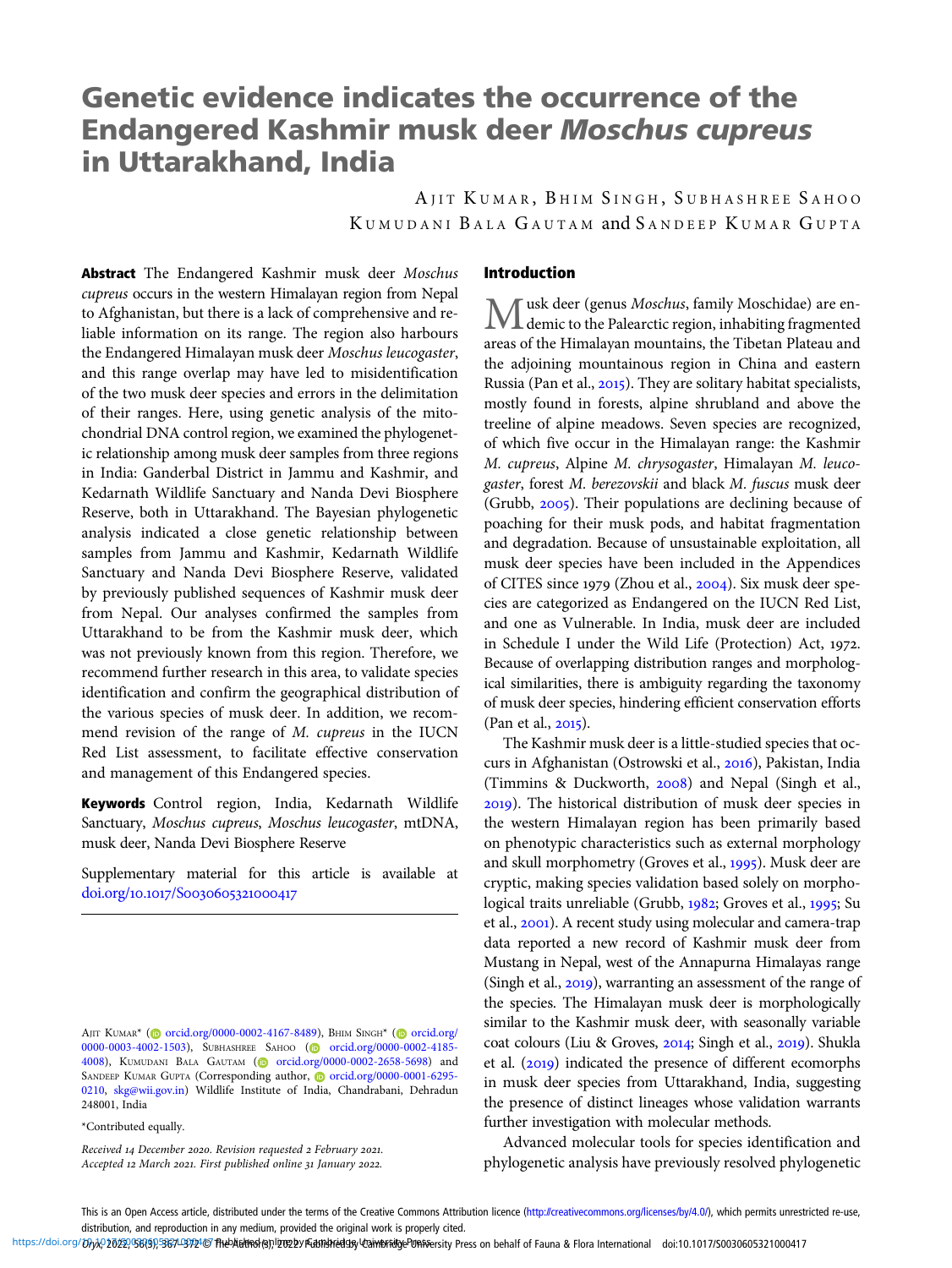complexities in musk deer and aided species validation (Su et al., 2001; Pan et al., 2015). Genetic methods confirmed the presence of Himalayan musk deer, previously misidentified as Alpine musk deer, in Tibet (Guo et al.,  $2019$ ). The mitochondrial DNA (mtDNA) control region has proven to be a robust marker for investigating intra-species genetic variation (Hu et al., 2006; Peng et al., 2009; Kumar et al., 2017; Gupta et al., 2018). Here, we describe novel genetic evidence for the presence of the Kashmir musk deer in the western Himalayan region of Uttarakhand, and assess its phylogenetic relationship with other musk deer species. Our findings provide insight into the range, evolutionary history and phylogeograpy of this enigmatic musk deer.

# Methods

The samples used in this study originated from Kedarnath Wildlife Sanctuary and Nanda Devi Biosphere Reserve, both of which are located in Uttarakhand state, India. The  $975$  km<sup>2</sup> Kedarnath Wildlife Sanctuary is rich in biodiversity and one of the largest protected areas in the western Himalaya, covering altitudes of 1,025-3,662 m. To the east of Kedarnath Wildlife Sanctuary, the Valley of Flowers National Park forms a part of the Nanda Devi Biosphere Reserve  $(6,407 \text{ km}^2, \text{ altitude } 1,800-7,817 \text{ m})$ . The Ganderbal District of Jammu and Kashmir is a hilly and semihilly area of 1,045  $km^2$ , at altitudes of 1,650–3,000 m.

# Samples and DNA extraction

We used a total of eight tissue samples of musk deer: six from Kedarnath Wildlife Sanctuary, one from Nanda Devi Biosphere Reserve, and one from Ganderbal, Jammu and Kashmir ([Fig.](#page-2-0) 1, Supplementary Table 1). Seven of these samples (MDUK1-MDUK5, MDUK18 and MDJK1) were sent by the State Forest Departments to the Wildlife Forensic laboratory of the Wildlife Institute of India, and sample MDUK19 was collected in Nanda Devi Biosphere Reserve by a team from the Wildlife Institute of India. In addition, we included 12 musk pods sent by the Forest Department from the Chamoli district of the Kedarnath Wildlife Division, to assess the phylogenetic relationship between these samples and the samples from Uttarakhand and Jammu and Kashmir. We extracted genomic DNA (gDNA) from the samples using the DNeasy Blood & Tissue kit (Qiagen, Hilden, Germany) protocol.

# PCR amplification and sequencing

We performed the PCR in 20 μl reaction volumes containing 10-20 ng of extracted gDNA. The PCR master mix contained:  $1 \times PCR$  buffer (Applied Biosystems, Thermo Fisher Scientific, Waltham, USA), 2.0 mM  $MgCl<sub>2</sub>$ , 0.2 mM of each dNTP, 2 pmol of each primer, and 5U of Taq DNA polymerase. We successfully amplified 485-bp-long portions of mtDNA control region using the primers Cerv.tPro: 5'-CCACYATC AACACCCAAAGC-3' and CervCRH: 5'-GCCCTGAARA AAGAACCAGATG-3' (Balakrishnan et al., 2003). The PCR conditions were: an initial denaturation for 5 minutes at 95 °C, followed by 35 cycles at 95 °C for 45 s, 55 °C for 45 s and  $72^{\circ}$ C for 45 s, with a final extension of  $72^{\circ}$ C for 15 minutes. The efficiency and reliability of PCR were monitored using positive and negative control reactions. The PCR products were electrophoresed on 2% agarose gel and visualized under UV light. Positive amplicons were treated with Exonuclease-I and USB Shrimp alkaine phosphatase (Affymetrix, Inc., Santa Clara, USA) for 15 min each at  $37^{\circ}$ C and 80 °C, respectively, to remove any reaction residues. The purified fragments were sequenced directly in an Applied Biosystems Genetic Analyzer 3500XL from both primers, and set using a BigDye . kit (Applied Biosystems, Thermo Fisher Scientific, Waltham, USA).

### Data analysis

We sequenced the generated amplicons from both directions of targeted mtDNA fragments and edited them with SEQUENCHER 4.9 (Gene Codes Corporation, Ann Arbor, USA). The sequences were aligned and visually inspected using the CLUSTAL  $X$  1.8 multiple alignment programme (Thompson et al., 1997). We validated the species of all eight samples with known geographical origin (MDUK– MDUK5, MDUK18, MDUK19 and MDJK1) by comparison with published musk deer sequences:  $M$ . moschiferus (n = 2), M. chrysogaster  $(n = 3)$ , M. anhuiensis  $(n = 1)$ , M. leucogaster  $(n = 20)$ , *M. berezovskii*  $(n = 24)$  and *M. cupreus*  $(n = 5)$  from GenBank (National Center for Biotechnology Information, Bethesda, USA; Supplementary Table 2). Because sequences of M. cupreus from Afghanistan were not available in GenBank, we validated M. cupreus using sequences from Nepal (Singh et al., 2019). Thereafter, the sequences of seized musk pods  $(n = 12)$  from Uttarakhand were further validated with data from samples of known geographical origin, and with sequences from Singh et al.  $(2019)$ . All sequences were further included for phylogenetic analysis.

We calculated the number of haplotypes in the dataset (from the eight samples of known provenance, 12 seized musk pods and M. cupreus sequences from Nepal) using DnaSP 5.0 (Librado & Rozas, 2009). The Bayesian phylogenetic tree among all the mtDNA control region sequences of musk deer was constructed using BEAUti and the BEAST 1.7 (Drummond et al.,  $2012$ ). We used a sequence from the Indian mouse deer Moschiola indica (NC037993) as the outgroup. We deployed the best-fit nucleotide substitution model Hasegawa–Kishono–Yano (HKY) + G + I to obtain the best tree topology in phylogenetic analysis. The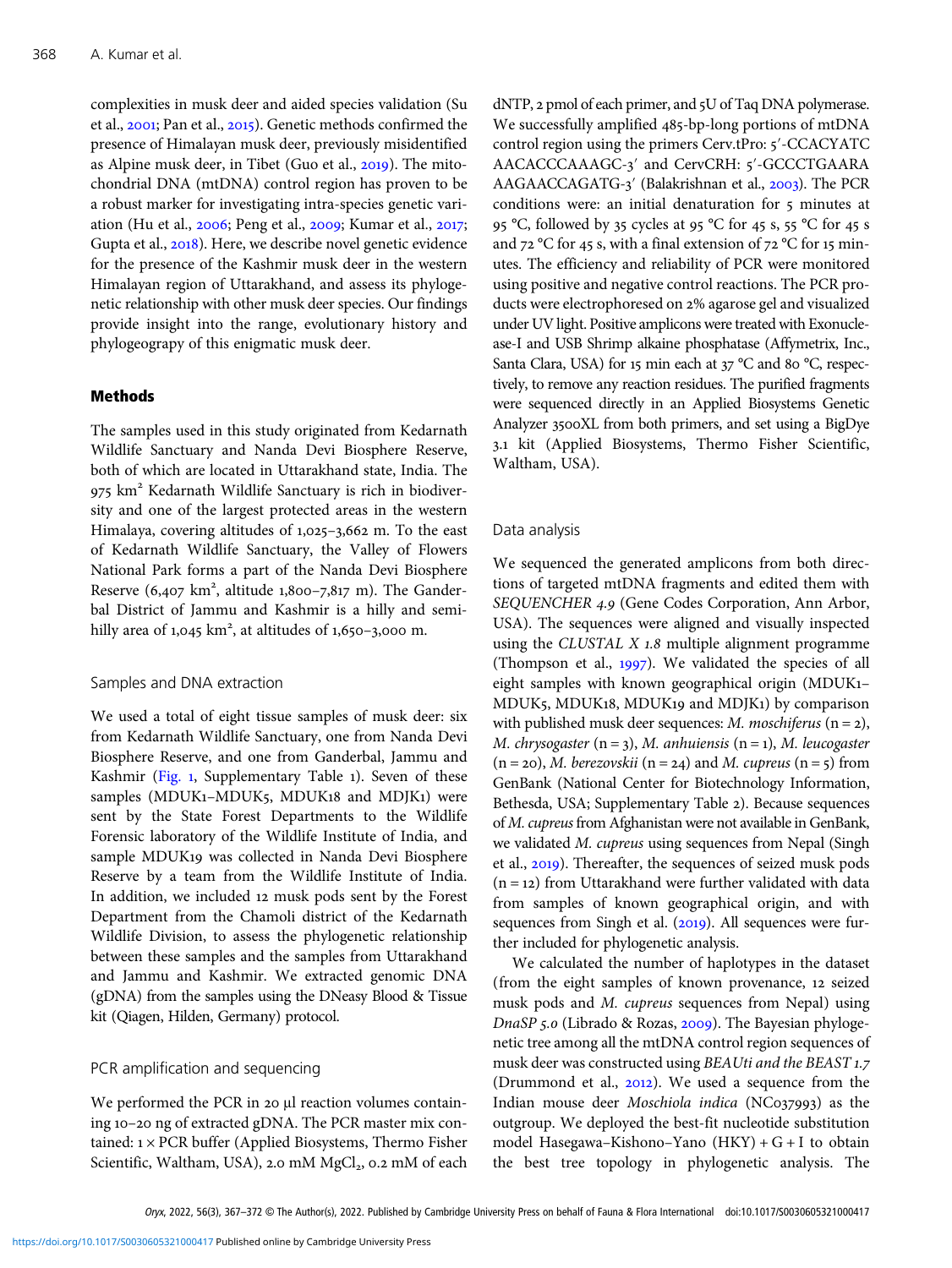<span id="page-2-0"></span>



Markov chain Monte Carlo process was run for 10 million generations with a random starting tree and we sampled one tree every 1,000 generations. We discarded the first 25% of generations as burn-in. Convergence of values and effective sample size was assessed in *Tracer 1.7* (Rambaut et al., 2018). The resulting phylogenetic trees were visualized in FigTree 1.4.0 (Rambaut & Drummond,  $2012$ ). The spatial distribution of haplotypes was generated using a median-joining network in PopART (Leigh & Bryant, 2015). The evolutionary divergence among sequence pairs between musk deer groups was estimated with a p-distance model, including substitution transition and transversion calculated in  $MEGA$  X (Kumar et al., 2018); p-distance is the proportion of nucleotide sites by which two compared sequences differ.

# **Results**

In the Bayesian phylogenetic analysis, the seven samples from Uttarakhand (MDUK1-MDUK5, MDUK18, MDUK19) clustered into a clade with a high posterior probability (PP) value (PP $\sim$ 0.99) with M. cupreus sequences from Jammu and Kashmir (MDJK) and published sequences from Nepal, whereas M. moschiferus formed the basal clade (PP ~ 0.75; [Fig.](#page-3-0) 2). All seized musk pods (MDUK6-MDUK17) showed 98.5-100% homology with the M. cupreus sequences in GenBank and also clustered within the clade of M. cupreus (Supplementary Fig. 1). All 25 sequences of musk deer from this study and from Singh et al.  $(2019)$  were grouped into eight haplotypes (Supplementary Table 3). Haplotype 1 was common in samples from both Nepal and Uttarakhand, representing three and seven sequences, respectively. Five unique haplotypes (Haplotypes  $3-7$ ) were only present in the samples from Uttarakhand, whereas Haplotypes 2 and were unique to samples from Nepal and Jammu and Kashmir, respectively. The Bayesian Inference tree topology indicated that M. cupreus and M. moschiferus had evolved earlier than M. chrysogaster, M. anhuiensis, M. leucogaster and  $M$ . berezovskii (Supplementary Fig. 2). We have submitted the newly identified haplotypes of M. cupreus to GenBank (Accession numbers MT822697-MT822703). The sequences of six musk deer species were grouped into 38 haplotypes (Supplementary Fig.). The median-joining network showed weak haplotype clustering within M. berezovskii and M. chrysogaster, whereas strong structuring was observed in M. cupreus and M. leucogaster.

The mean pairwise genetic distance analysis indicated that M. cupreus from Nepal were genetically similar to the Jammu and Kashmir and Uttarakhand populations, with low sequence divergences estimated between the groups  $(1%)$  and within the species group  $(0.8%)$ . Among the musk deer species, M. cupreus was closest to M. moschiferus  $(8.8-9.0\%)$  followed by *M. leucogaster* (10%), whereas the maximum genetic difference was observed with M. bere $zovskii$  (10.9%) [\(Table](#page-3-0) 1). High intra-species divergences were observed in  $M$ . chrysogaster (6.3%) and  $M$ . berezovskii  $(4.7\%)$ . We observed weak genetic clustering within *M. be*rezovskii, forming two separate clades. Moreover, the complete mitogenome sequence (JQ608470) of  $M$ . chrysogaster clustered within the M. berezovskii clade, raising concerns over its validity (Supplementary Figs  $2 \& 3$ ). The high divergence in M. berezovskii requires research to facilitate lineage confirmation.

#### Discussion

Our study indicates the presence of M. cupreus in Jammu and Kashmir and Uttarakhand, India. The analysis was supported by strong phylogenetic affinities with recently identified lineages of M. cupreus from Mustang, Nepal (Grubb,  $2005$ ; Singh et al.,  $2019$ ). It was also corroborated by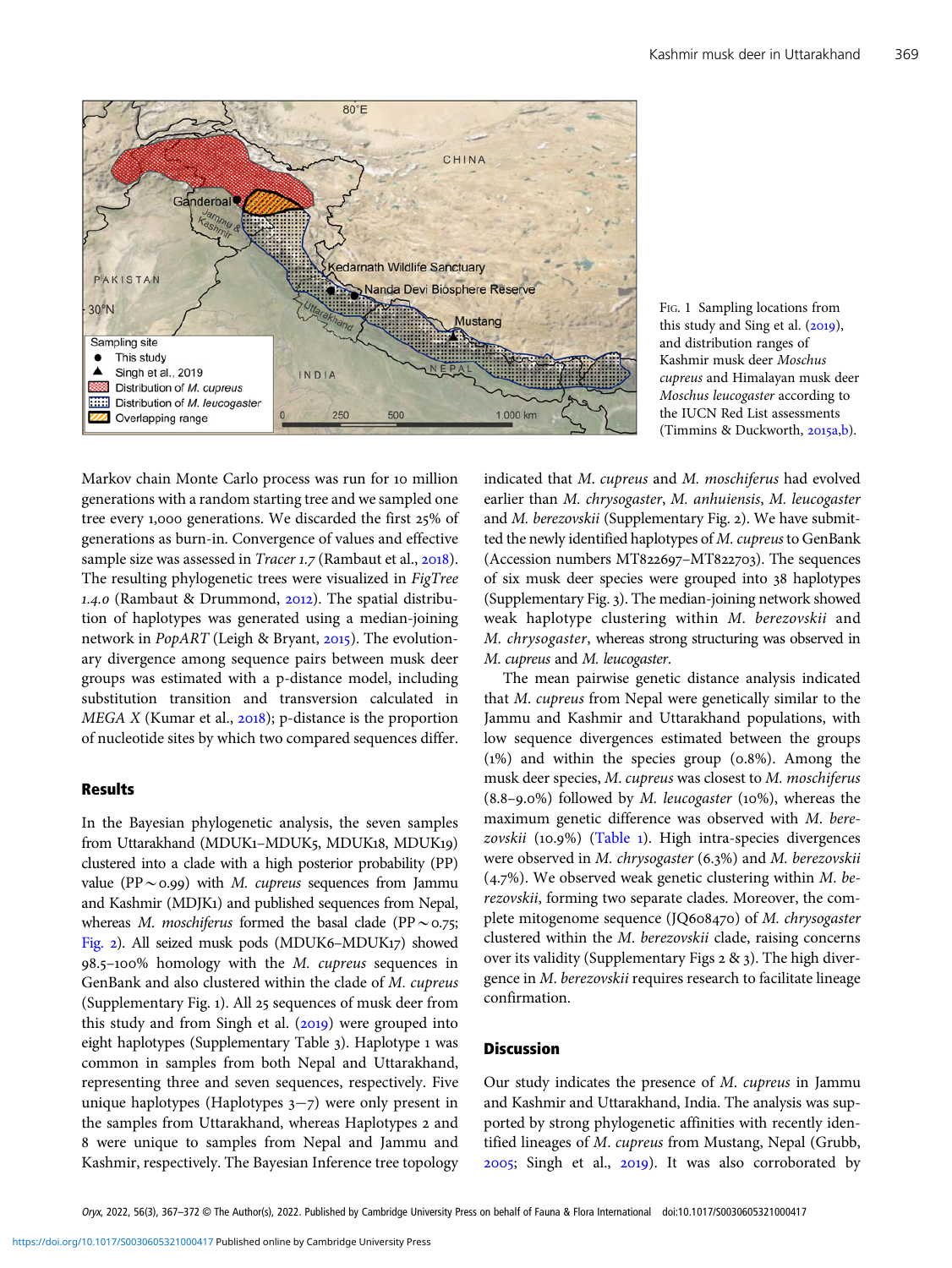<span id="page-3-0"></span>

FIG. 2 Bayesian (Markov chain Monte Carlo) consensus tree of musk deer based on the mtDNA control region. Posterior probability values are provided at their respective nodes. The Indian mouse deer Moschiola indica (NC037993) was used as the outgroup. The clade of the Kashmir musk deer M. cupreus is shaded. The scale bar represents substitutions of nucleotides.

TABLE 1 Genetic p-distance of the mtDNA control region of the genus Moschus are represented below the diagonal and standard error values are shown above the diagonal.

|   | <b>Species</b>     |       |       |       | 4     |       | 6     |       |
|---|--------------------|-------|-------|-------|-------|-------|-------|-------|
|   | M. cupreus (Nepal) |       | 0.003 | 0.012 | 0.013 | 0.013 | 0.014 | 0.012 |
| 2 | M. cupreus (India) | 0.010 |       | 0.012 | 0.013 | 0.013 | 0.014 | 0.013 |
| 3 | M. moschiferus     | 0.088 | 0.090 |       | 0.013 | 0.012 | 0.013 | 0.012 |
| 4 | M. leucogaster     | 0.100 | 0.101 | 0.094 |       | 0.009 | 0.013 | 0.011 |
| 5 | M. chrysogaster    | 0.103 | 0.102 | 0.095 | 0.047 |       | 0.012 | 0.008 |
| 6 | M. anhuiensis      | 0.107 | 0.112 | 0.100 | 0.090 | 0.063 |       | 0.007 |
|   | M. berezovskii     | 0.109 | 0.111 | 0.098 | 0.093 | 0.071 | 0.046 |       |

 $O<sub>Y</sub>*x*, 2022, 56(3), 367–372  $\odot$  The Author(s), 2022. Published by Cambridge University Press on behalf of Fauna & Flora International doi:10.1017/S0030605321000417$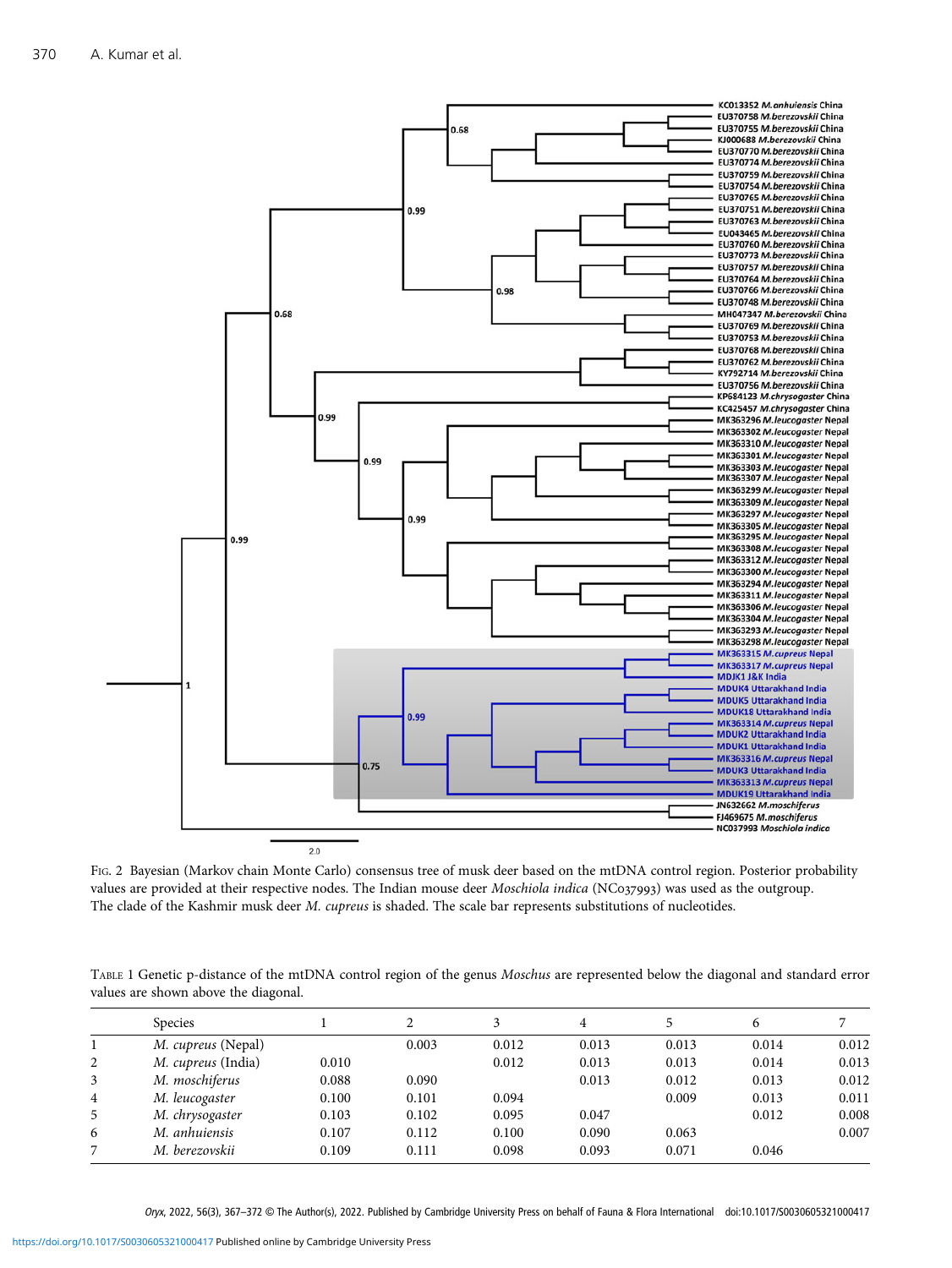<span id="page-4-0"></span>predictions based on mapping of climate refugia and habitat suitability that suggested the occurrence of M. cupreus in the Himalayan belt stretching from central Nepal to northwest India (including Uttarakhand and Himachal Pradesh), through the Kashmir region to Afghanistan (Singh et al., 2020).

The genetic evidence presented here highlights the need for extensive sampling of musk deer species across their range, to facilitate reliable identification of species and to update information on their distribution. Uttarakhand's western Himalayan region is believed to harbour M. leucogaster (Timmins & Duckworth,  $2015b$ ) as well as M. cupreus (Timmins & Duckworth, 2015a). However, all samples analysed in this study were of M. cupreus, which raises the possibility that M. cupreus may have been misidentified as M. leucogaster because of morphological similarities between the two species. This warrants a comprehensive reassessment of the distribution ranges of M. cupreus and M. leucogaster in the western Himalayas, to enable effective management of these threatened musk deer species. All musk deer populations are decreasing, primarily because of poaching for musk pods, but also as a result of habitat degradation and hunting for meat consumption. Reliable information on each species' distribution will help guide enforcement agencies such as local forest departments and management authorities to formulate appropriate strategies for in situ and ex situ conservation.

In addition, a range-wide population assessment will help identify poaching hotspots and combat wildlife trafficking. Therefore, we recommend extensive field sampling, including the recording of ecological data and photographic evidence, to clarify the distribution limits of the various musk deer species in the Indian subcontinent. All musk deer species should be treated as distinct evolutionary significant units, requiring long-term monitoring and evidence-based management. Reliable information about the distribution of cryptic species such as musk deer is crucial for implementing effective laws to protect and manage them.

We provide the first evidence of M. cupreus from Kedarnath Wildlife Sanctuary and Nanda Devi Biosphere Reserve in Uttarakhand, India, based on genetic analysis of the mtDNA control region. Our findings provide new information on the species' geographical distribution and will aid in formulating effective conservation strategies for this Endangered species. We recommend revising the distribution range of M. cupreus in the IUCN Red List record for this species, to support evidence-based management of musk deer in the region. Future research should include a comprehensive ecological and molecular assessment, with high throughput sequencing and microsatellite markers, and molecular tracking of confiscated items in the wildlife trade. A collaborative study across all range countries of musk deer species is vital for a comprehensive population and distribution assessment of these threatened species.

Acknowledgements This work is part of research initiated under the Wildlife Forensic and Conservation Genetics Cell, Wildlife Institute of India. We thank Dhananjai Mohan (Director of the Wildlife Institute of India), Y.V. Jhala (Dean), and G.S. Rawat (former Dean and Director) for their support; the State Forest Departments of Jammu and Kashmir and Uttarakhand for forwarding biological samples; Aishwarya Ramachandran for map preparation; and A. Madhanraj and the Wildlife Forensic and Conservation Genetics Cell team for their support.

Author contributions Conceptualization of study: SKG, AK, BS; data analysis: AK, BS, SS, KBG; writing: all authors; revision: AK, SKG.

#### Conflicts of interest None.

**Ethical standards** This research abided by the Oryx guidelines on ethical standards. All tissue samples used in this study were collected and forwarded by the State Forest Department of Uttarakhand and Jammu and Kashmir to the Wildlife Institute of India. All samples were collected from dead animals; approval from an institutional animal ethics committee was thus not required.

#### References

- BALAKRISHNAN, C.N., MONFORT, S.L., GAUR, A., SINGH, L. & SORENSON, M.D. (2003) Phylogeography and conservation genetics of Eld's deer (Cervus eldi). Molecular Ecology, 12, 1-10.
- DRUMMOND, A.J., SUCHARD, M.A., XIE, D. & RAMBAUT, A. (2012) Bayesian phylogenetics with BEAUti and the BEAST 1.7. Molecular Biology and Evolution, 29, 1969-1973.
- GROVES, C.P., WANG, Y.X. & GRUBB, P. (1995) Taxonomy of musk-deer, genus Moschus (Moschidae, Mammalia). Acta Theriologica Sinica, 15, 181-197.
- GRUBB, P. (1982) The systematics of Sino-Himalayan musk deer (Moschus), with particular reference to the species described by BH Hodgson. Säugetierkundliche Mitteilungen, 30, 127-135.
- GRUBB, P. (2005) Artiodactyla. In Mammal Species of the World. A Taxonomic and Geographic Reference. 3rd edition (eds D.E. Wilson & D.M. Reeder), pp. 637-722. Johns Hopkins University Press, Baltimore, USA.
- GUO, K., LI, F., ZHANG, Q. & CHEN, S. (2019) Complete mitochondrial genome of the Himalayan musk deer, Moschus leucogaster, with phylogenetic implication. Conservation Genetics Resources, 11, 157-160.
- GUPTA, S.K., KUMAR, A., ANGOM, S., SINGH, B., GHAZI, M.G.U., TUBOI, C. & HUSSAIN, S.A. (2018) Genetic analysis of Endangered hog deer (Axis porcinus) reveals two distinct lineages from the Indian subcontinent. Scientific Reports, 8, 16308.
- HU, J., FANG, S.G. & WAN, Q.H. (2006) Genetic diversity of Chinese water deer (Hydropotes inermis inermis): implications for conservation. Biochemical Genetics, 44, 161-172.
- KUMAR, A., GHAZI, M.G.U., HUSSAIN, S.A., BHATT, D. & GUPTA, S.K. (2017) Mitochondrial and nuclear DNA based genetic assessment indicated distinct variation and low genetic exchange among the three subspecies of swamp deer (Rucervus duvaucelii). Evolutionary Biology,  $44, 31-42$ .
- KUMAR, S., STECHER, G., LI, M., KNYAZ, C. & TAMURA, K. (2018) MEGA X: molecular evolutionary genetics analysis across computing platforms. Molecular Biology and Evolution, 35, 1547-1549.
- LEIGH, J.W. & BRYANT, D. (2015) PopART: full-feature software for haplotype network construction. Methods in Ecology and Evolution,  $6, 1110 - 1116.$
- LIBRADO, P. & ROZAS, J. (2009) DnaSP v5: a software for comprehensive analysis of DNA polymorphism data. Bioinformatics, 25, 1451-1452.